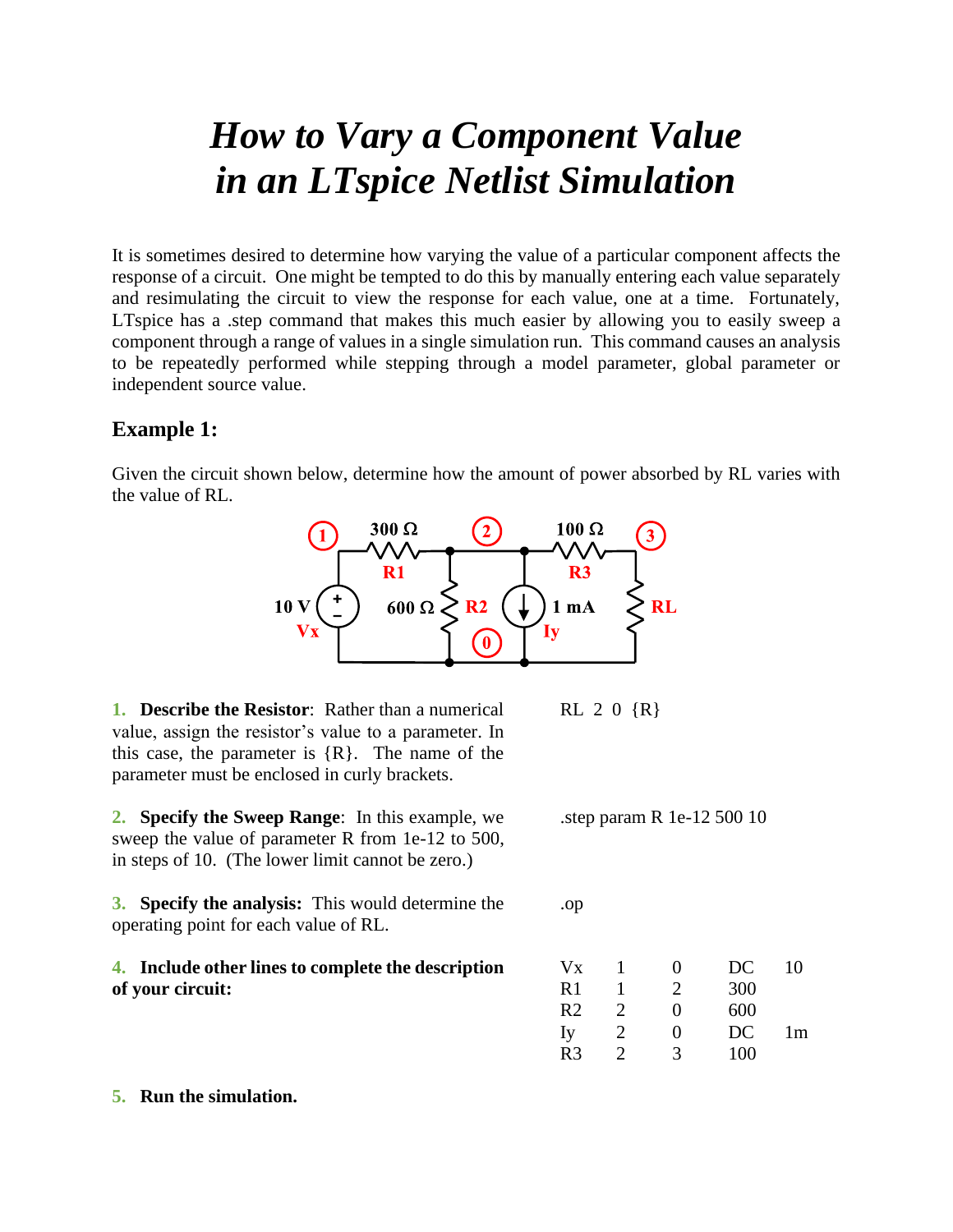When the simulation is done, the plot window will open. The value of parameter R is automatically assigned as the independent variable for the plot. Right click in the middle of the window, click on "Add Traces" in the menu, and then select variables from the list or enter the function you wish to plot. To plot the power absorbed by RL, enter the expression  $V(3)^*I(RL)$  on the command line, and then click on "OK". Note that LTspice is "smart enough" to label the vertical axis with units of watts.



## **Example 2:**

Consider the RLC circuit shown below. Here the objective is to see how the waveform for  $v_c(t)$ changes as the capacitor value is varied.